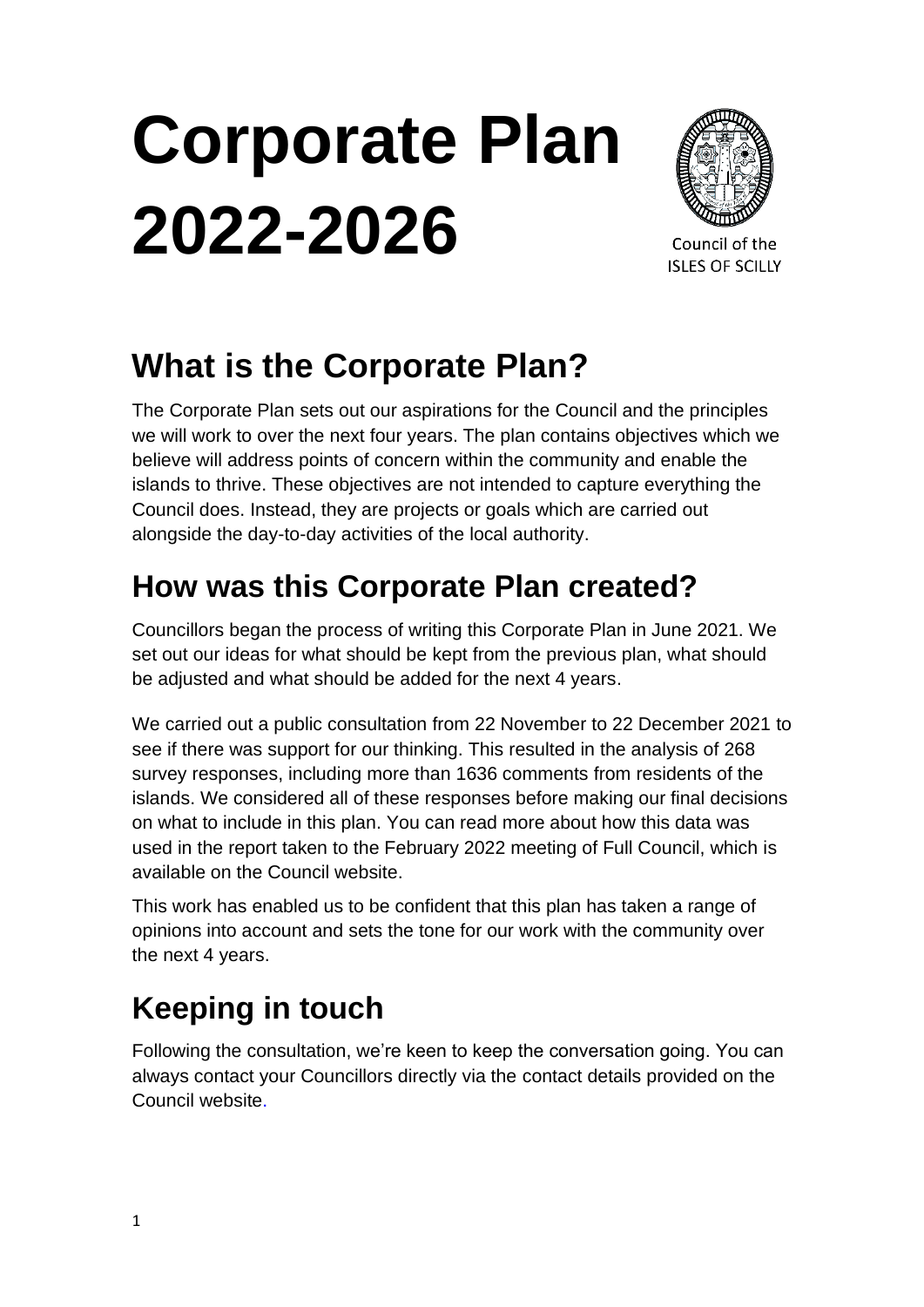### **Housing**

We think everybody living on Scilly should have an affordable, good quality place to live and we want to continue to play our part in finding solutions to housing needs.

### **OBJECTIVE 1**

Ensure a minimum of 30 new affordable<sup>1</sup> homes are built to help support local need $<sup>2</sup>$ </sup>

### **OBJECTIVE 2**

Update the housing allocation policy to ensure we are doing everything we can to better match the needs of tenants and improve options for those willing to move according to a change in their needs.

### **OBJECTIVE 3**

Protect residential housing on the islands by enforcing current rules and asking government to amend legislation.

 $1$  Affordable housing is defined as housing for sale or rent, for those whose needs are not met by the market (including housing that provides a subsidised route to home ownership and/or is for essential local workers). A full definition of this term is available in the National Planning Policy Framework, Annex 2: Glossary (source: https://www.gov.uk/guidance/national-planning-policy-framework/annex-2 glossary).

<sup>&</sup>lt;sup>2</sup> Local housing need as defined in the Council of the Isles of Scilly Local Plan (2015 - 2030), policy LC2 Qualifying for Affordable Homes (source: [https://www.scilly.gov.uk/planning/planning-policy/local-plan-](https://www.scilly.gov.uk/planning/planning-policy/local-plan-2015-2030).)[2015-2030\).](https://www.scilly.gov.uk/planning/planning-policy/local-plan-2015-2030).)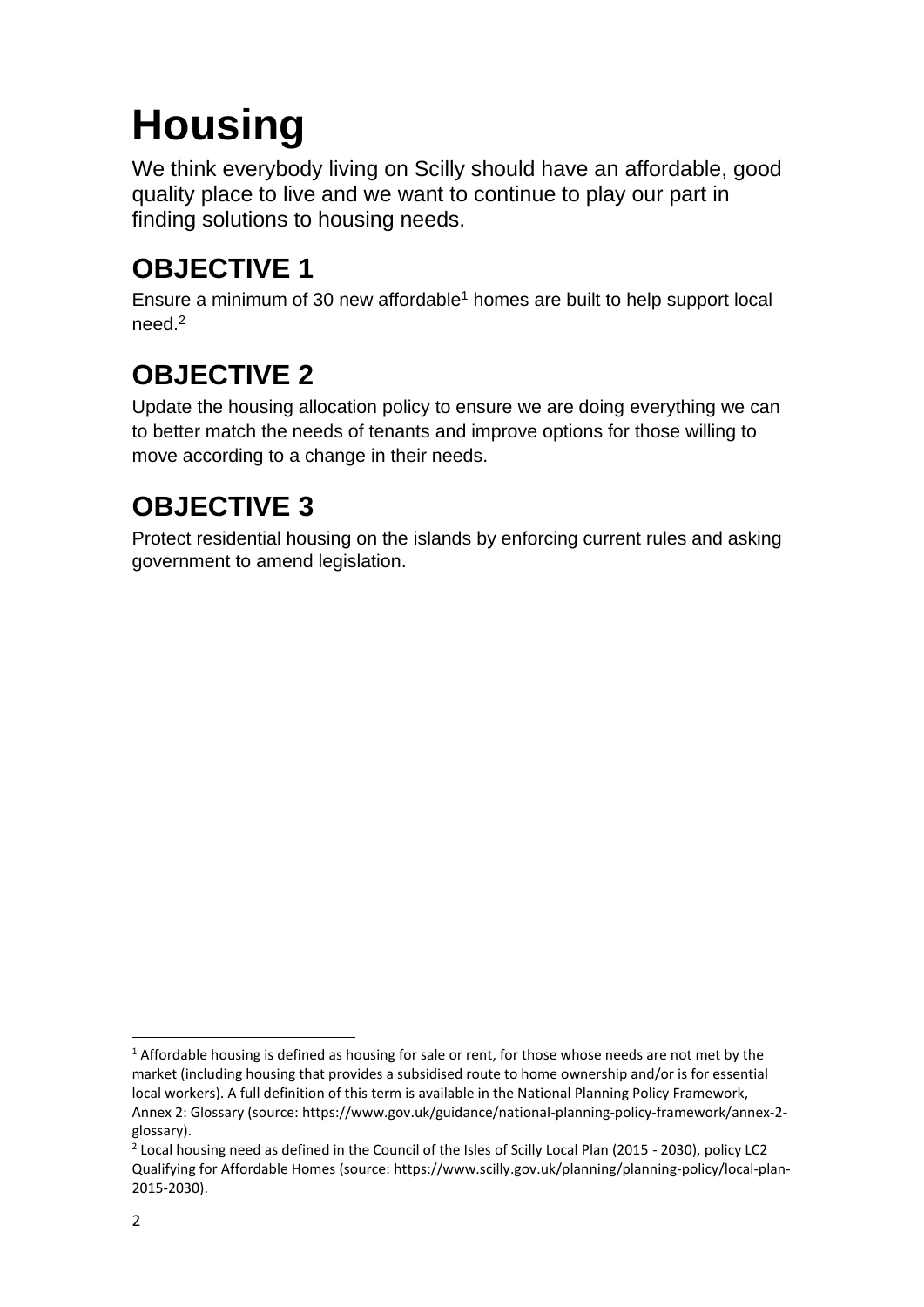### **Climate change and waste management**

Following the school's 'Strike for Climate' petition in 2019, we declared a Climate Emergency and committed to becoming a carbon-neutral organisation by 2030. We have also recognised the threat that climate change poses to our islands and are committed to helping our community adapt.

We have also recognised the need to consult off-island communities on how waste is collected and managed.

### **OBJECTIVE 4**

Achieve a 75% reduction in carbon dioxide emissions produced by the Council relative to 2019 levels.<sup>3</sup>

#### **OBJECTIVE 5**

Complete a programme of dune restoration and coastal protection on the islands.<sup>4</sup>

### **OBJECTIVE 6**

Achieve a minimum Energy Performance Certificate rating of 'C' in all Councilowned homes.<sup>5</sup>

### **OBJECTIVE 7**

Seek funding to support businesses and residents to adapt to climate change and reduce their carbon emissions.

### **OBJECTIVE 8**

Consult the off-island communities on their waste collection needs.

<sup>&</sup>lt;sup>3</sup> [This footnote will be updated to show how far the Council has progressed towards its 'carbon neutral organisation by 2030' target in March 2022. Providing this value will give a better indication of the reduction to be achieved over the 4-year period]

<sup>4</sup> You can find out more about the programme of climate adaptation work being undertaken on the islands at the following link: scilly.gov.uk/environment-transport/climate-emergency/climateadaptation-scilly

<sup>5</sup> An Energy Performance Certificate contains information about a property's energy use and typical energy costs and recommendations about how to reduce energy use and save money. An EPC gives a property an energy efficiency rating from A (most efficient) to G (least efficient) and is valid for 10 years. You can view an example of an EPC at the following link:

assets.publishing.service.gov.uk/government/uploads/system/uploads/attachment\_data/file/5996/211 6821.pdf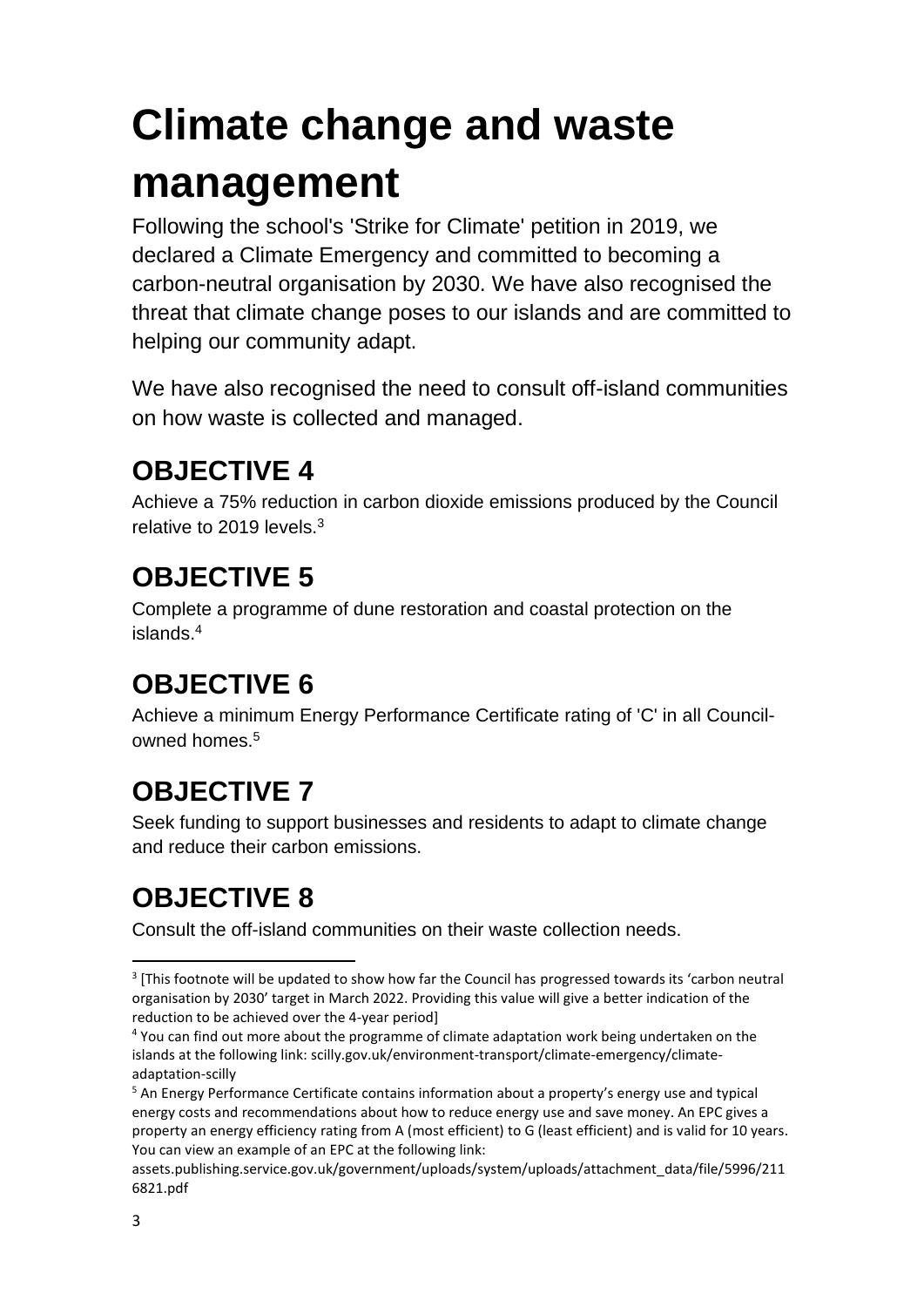## **Transport and highways**

In 2021 we secured government funding to bring major improvements to our shipping transport system and can now begin the work which will result in the delivery of the high-quality passenger and freight services which have been on the community's wish list for many years.

We also want to ensure people can move around the islands safely, so have committed to improving our pavements and tackling traffic issues.

### **OBJECTIVE 9**

Oversee the delivery of the Levelling Up Fund bid objectives, which include:

- Working with partners, including the Isles of Scilly Steamship Group, to improve island travel and freight for residents and visitors alike
- The acquisition of 3 new shipping vessels
- The completion of harbour works to support the vessels and meet accessibility requirements.

### **OBJECTIVE 10**

Make it easier for pedestrians to walk around St Mary's by improving pavements and making them safer and more accessible for all.

### **OBJECTIVE 11**

Tackle traffic management, road safety and parking on St Mary's, focussing on problem areas such as the industrial estate and Hugh Town.

### **OBJECTIVE 12**

Reduce the number of registered vehicles on St Mary's by 5% (relative to 2020) by reducing the need for people to own them.<sup>6</sup>

<sup>6</sup> Based on figures for 2020 where 874 vehicles were registered for St Mary's. A 5% reduction amounts to 44 vehicles. 'Registered vehicles' is our best estimate of the number of vehicles on the roads but is not a perfect metric as some vehicles may be registered at a mainland address, but used on the islands, and vice versa. There are also a large number of SORN vehicles on St Mary's (228): these are vehicles which have been officially taken off the road. Many of the Corporate Plan consultation responses called for a new community bus service. We can confirm that we will be exploring this proposal as part of the delivery of this objective.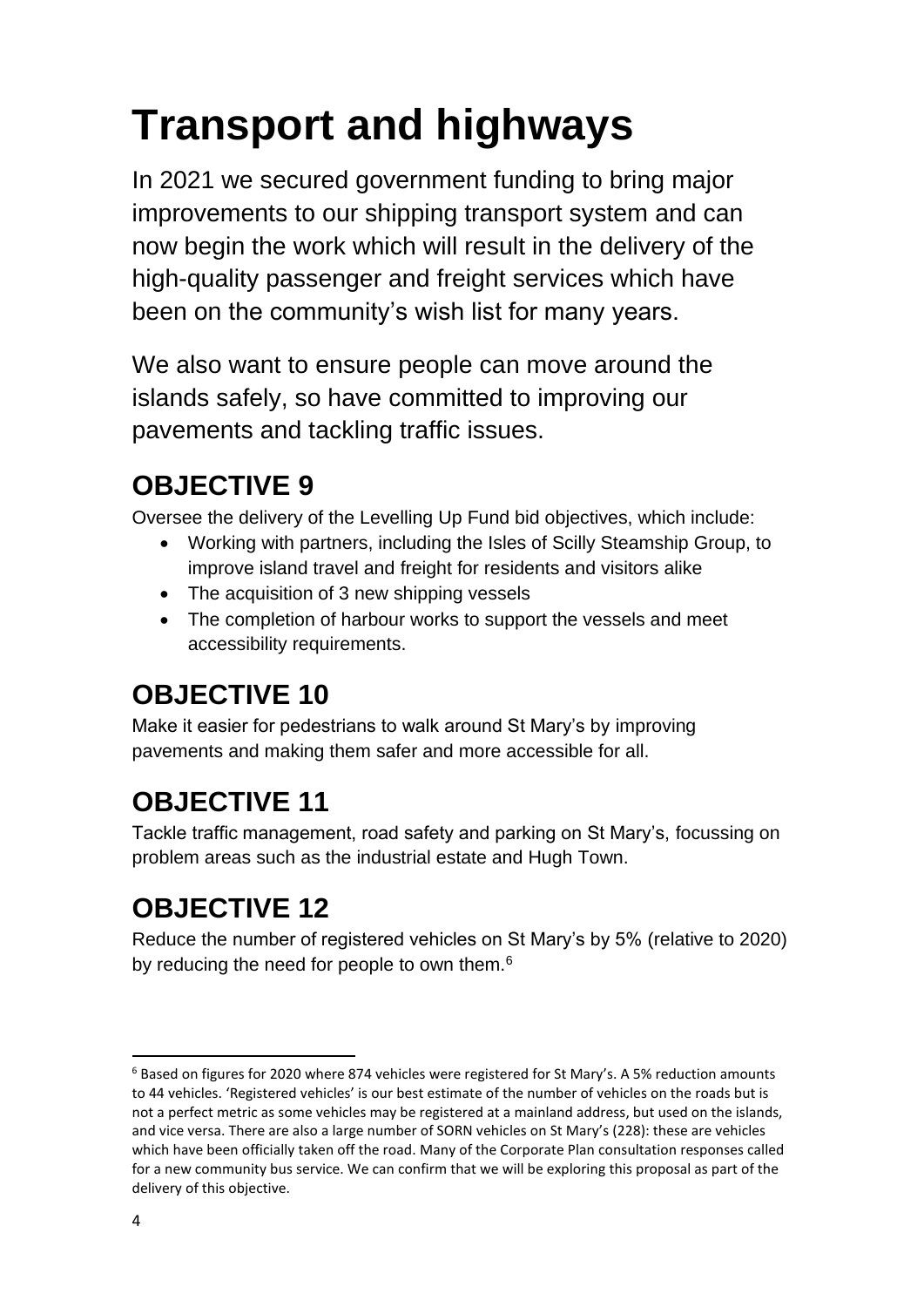### **Community wellbeing and fairness**

We want to ensure that people living on Scilly continue to have access to services that support their care, wellbeing and personal development.

We also think it's important that everybody contributes fairly to all services and that the few recurring nuisance issues we have on Scilly are dealt with effectively.

#### **OBJECTIVE 13**

Complete the project to combine health and social care services on the islands.

### **OBJECTIVE 14**

Assess whether a new community swimming pool could be provided.

### **OBJECTIVE 15**

Redevelop the Town Hall for use as a museum and cultural centre.

### **OBJECTIVE 16**

Ask the government for a change in the law to ensure that owners of second homes must contribute fairly through Council Tax or Business Rates.

### **OBJECTIVE 17**

Support island-based businesses to offer apprenticeships and training programmes on the islands and lead by example in doing the same for our own workforce.

### **OBJECTIVE 18**

Tackle public nuisance issues, such as excessive noise and dog fouling by working with the community and considering restrictions and enforcement options where necessary.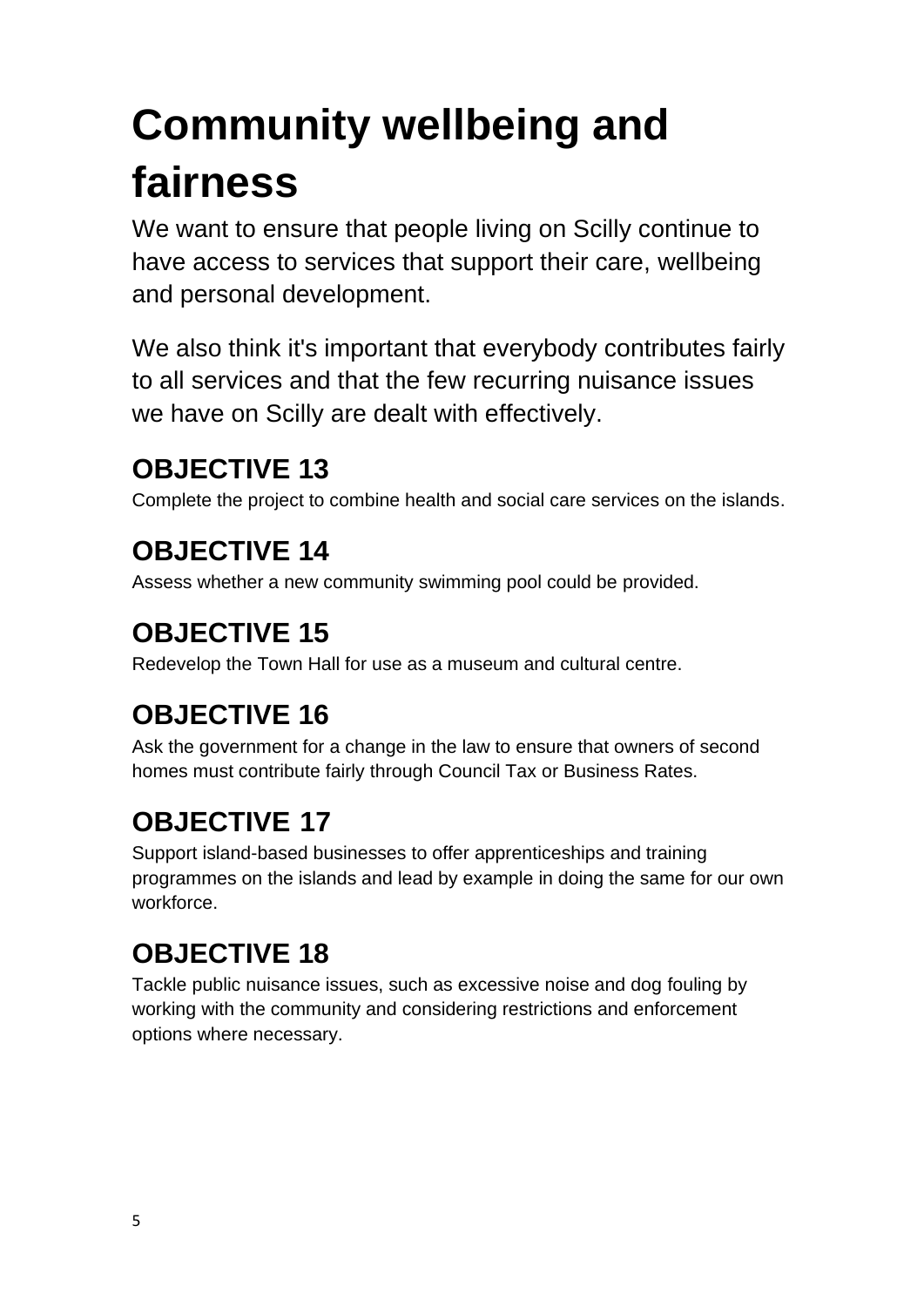# **Our Council**

We want to be a local authority you trust. This means being transparent in everything we do and helping you to better understand how we make the decisions we make. Making our information easy for everyone to find and understand is crucial and we want to be more responsive to your feedback. Our services and facilities must be fit-for-purpose and work for the whole community.

We must also ensure that the Council is funded in a way which allows us to achieve our aims and plan for the long term.

### **OBJECTIVE 19**

Make it simple for our customers to find out who to contact and when they are available, and ensure that our workforce is able to provide face-to-face or overthe-phone customer service where appropriate.<sup>7</sup>

### **OBJECTIVE 20**

Make the Council's website easier for everyone to use and enable customers to book and pay for services online.

### **OBJECTIVE 21**

Make the case to government for funding arrangements for the Council that better reflect our island context and the range of services that we must offer.

### **OBJECTIVE 22**

Have an agreed corporate property strategy in place and a 5-year delivery plan to ensure that our estate is fit for purpose, energy efficient, well maintained and achieves value for money.

### **OBJECTIVE 23**

Commit to a plan for the site of the old museum flats.

 $7$  Many of the Corporate Plan consultation responses called for higher value to be placed on Council reception points and face-to-face customer service. We can confirm that we will be exploring this proposal as part of the delivery of this objective.